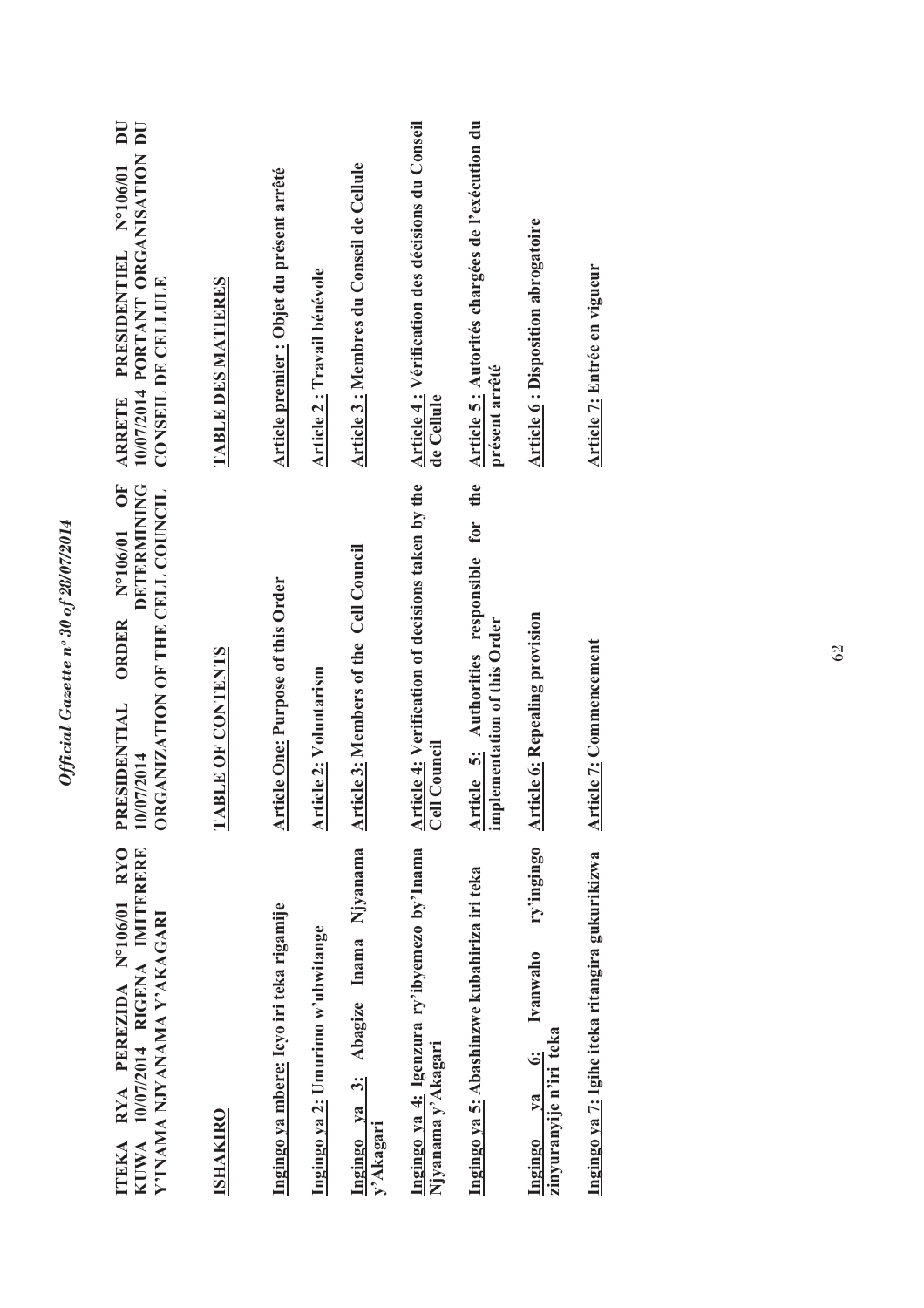Official Gazette nº 30 of 28/07/2014 *Official Gazette nᵒ 30 of 28/07/2014* 

63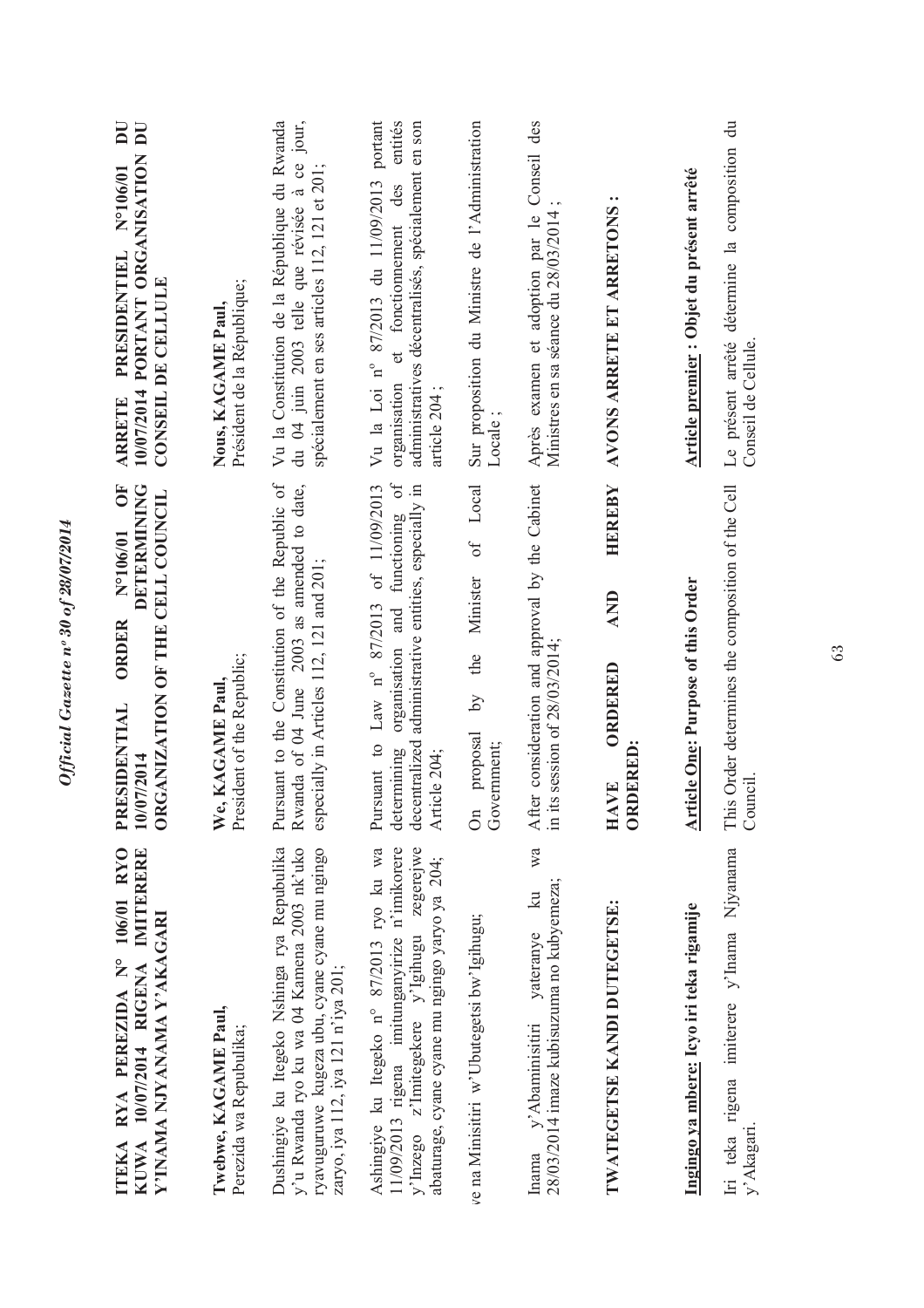|                          | Ingingo ya 2: Umurimo w'ubwitange                                                                                                                                         | <b>Article 2: Voluntarism</b>                                                                                                                          | Article 2: Travail bénévole                                                                                                                                                |
|--------------------------|---------------------------------------------------------------------------------------------------------------------------------------------------------------------------|--------------------------------------------------------------------------------------------------------------------------------------------------------|----------------------------------------------------------------------------------------------------------------------------------------------------------------------------|
| $n_{\rm O}$              | Abagize Inama Njyanama y'Akagari ni abakora<br>umurimo w'ubwitange bagamije kwiteza imbere<br>rwego<br>mu<br>rw'imiyoborere n'imibereho myiza.<br>guteza imbere abaturage | basis for their development and promotion of<br>Members of the Cell Council work on voluntary<br>good governance and social welfare.                   | bénévole visant la promotion de la communauté<br>dans le domaine de la bonne gouvernance et des<br>Les membres du Conseil de Cellule font un travail<br>affaires sociales. |
| Ingingo ya<br>y'Akagari  | Njyanama<br>Abagize Inama<br>$\ddot{3}$                                                                                                                                   | Article 3: Members of the Cell Council                                                                                                                 | Article 3 : Membres du Conseil de Cellule                                                                                                                                  |
| bakurikira:              | n'aba<br>y'Akagari igizwe<br>Inama Njyanama                                                                                                                               | The Cell Council<br>following persons:                                                                                                                 | shall be composed of the Le Conseil de Cellule est composé comme suit :                                                                                                    |
| $\frac{1}{1}$            | $\mathbb{R}$<br>Mudugudu uhagarariwe n'Umujyanama<br>rwego rw'lmidugudu igize Akagari; buri<br>Abajyanama batowe n'abaturage<br>rusange umwe;                             | level of<br>Village shall be represented by one<br>Villages which compose the Cell; each<br>Councillors elected at the<br>councillor;<br>$\frac{1}{1}$ | au niveau des<br>Villages composant la Cellule; chaque<br>Village étant représenté par un conseiller ;<br>1° les conseillers élus                                          |
| $\overline{\mathcal{C}}$ | Abajyanama b'abagore bangana nibura na<br>(30%)<br>by'abagomba kugira Inama Njyanama;<br>yana<br>$\overline{\mathbf{a}}$<br>mirongo itatu                                 | at least thirty per cent (30%) of women<br>Councillors of the members of the Cell<br>Council<br>$\overset{\circ}{\sim}$                                | des<br>les conseillers féminins représentant au<br>trente pourcent (30%)<br>membres du Conseil de la Cellule<br>moins<br>$\tilde{\mathcal{L}}$                             |
| 30                       | y'Igihugu<br>y' Abagore ku rwego rw' Akagari;<br>Umuhuzabikorwa w'Inama                                                                                                   | the coordinator of the National Women's<br>Council at the Cell level;<br>30                                                                            | le coordinateur du Conseil National des<br>femmes au niveau de Cellule<br>$3^{\circ}$                                                                                      |
| $\frac{1}{4}$            | y'Igihugu<br>y'Urubyiruko ku rwego rw'Akagari;<br>Umuhuzabikorwa w'Inama                                                                                                  | coordinator of the National Youth<br>Council at the Cell level;<br>the<br>$\frac{1}{4}$                                                                | le coordinateur du Conseil National de la<br>Jeunesse au niveau de la Cellule;<br>$\ddot{ }$                                                                               |
| $5^{\circ}$              | b'Ibigo<br>by'amashuri y'Incuke biri mu Kagari;<br>abavobozi<br>Uhagarariye                                                                                               | of Heads of nursery<br>the representative<br>schools in the Cell;<br>50                                                                                | un représentant des directeurs des écoles<br>maternelles se trouvant dans la Cellule<br>$5^{\circ}$                                                                        |
| $6^\circ$                | Uhagarariye abarimu b'amashuri abanza<br>ari muri ako Kagari;                                                                                                             | school<br>primary<br>$\delta$ f<br>teachers in the Cell;<br>representative<br>a<br>$\delta^{\circ}$                                                    | un représentant des enseignants des écoles<br>primaires se trouvant dans la Cellule<br>$\delta^{\circ}$                                                                    |

*Official Gazette nᵒ 30 of 28/07/2014* 

Official Gazette nº 30 of 28/07/2014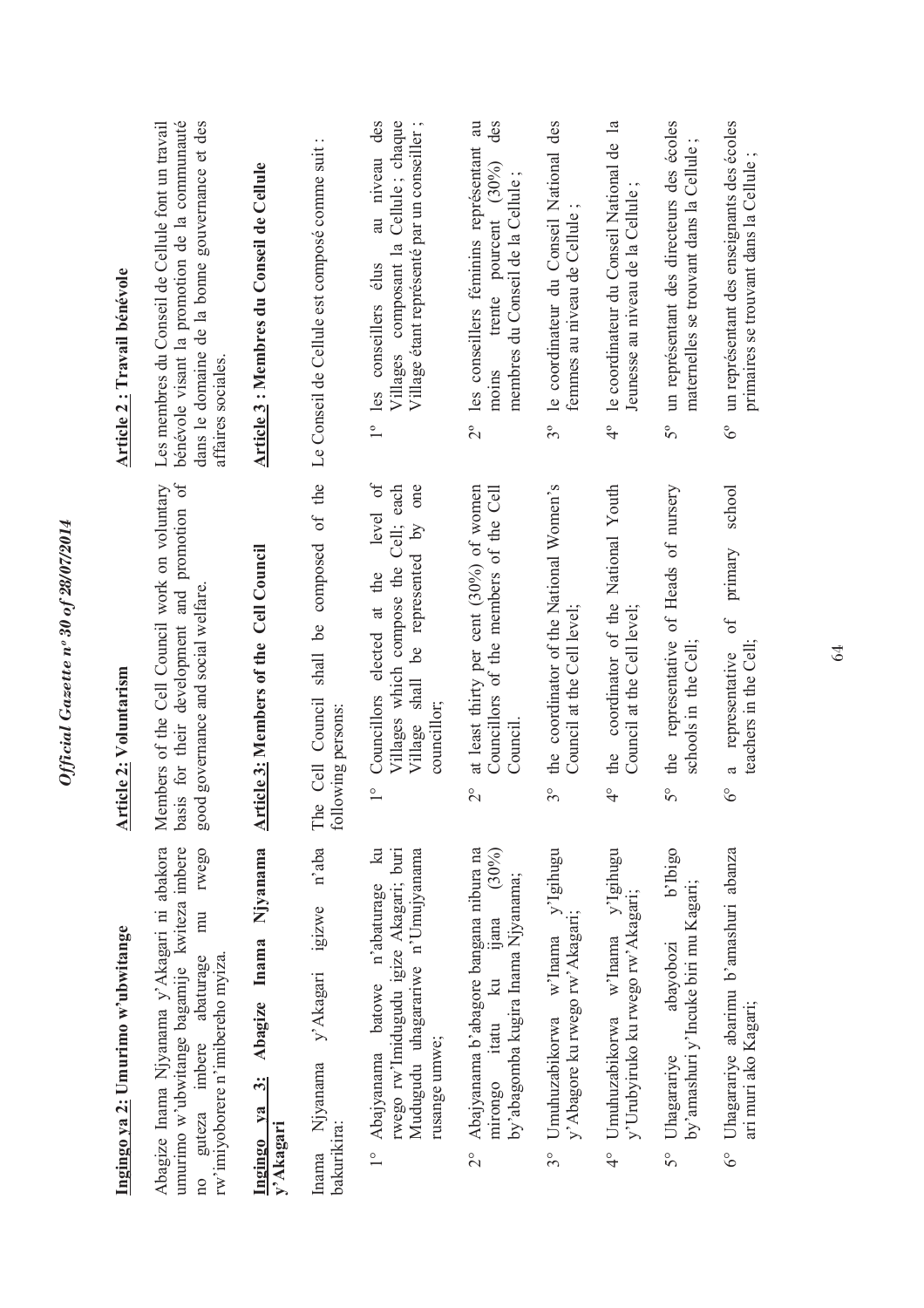| v'Igihugu<br>y'abantu bafite ubumuga iyo ahari;<br>w'Inama<br>7° Umuhuzabikorwa                           | 7° the coordinator of the National Council<br>of the persons with Disabilities at the Cell<br>level where applicable,        | 7º le coordinateur du Conseil National des<br>personnes handicapées au niveau de la<br>Cellule lorsqu'il y est;                      |
|-----------------------------------------------------------------------------------------------------------|------------------------------------------------------------------------------------------------------------------------------|--------------------------------------------------------------------------------------------------------------------------------------|
| Uhagarariye abikorera muri ako Kagari.<br>$8^{\circ}$                                                     | A representative of private sector in the<br>$\overline{\text{Cell}}$<br>$8^{\circ}$                                         | Le représentant du secteur privé dans la<br>Cellule.<br>80                                                                           |
| Ingingo ya 4: Abashinzwe kubahiriza iri teka                                                              | Article 4: Authorities responsible for the<br>implementation of this Order                                                   | Article 4: Autorités chargées de l'exécution du<br>présent arrêté                                                                    |
| Minisitiri w'Intebe na Minisitiri w' Ubutegetsi<br>bw'lgihugu bashinzwe gushyira mu bikorwa iri<br>teka.  | The Prime Minister and the Minister of Local<br>with the<br>Government are hereby entrusted<br>implementation of this Order. | de<br>de<br>Ministre<br>chargés<br>et le<br>sont<br>l'exécution du présent arrêté.<br>l'Administration Locale<br>Le Premier Ministre |
| ry'ingingo<br>Ivanwaho<br>zinyuranyije n'iri teka<br>$\ddot{\bm{\delta}}$<br>va<br>Ingingo                | <b>Article 5: Repealing provision</b>                                                                                        | <b>Article 5: Disposition abrogatoire</b>                                                                                            |
| abanziriza iri kandi<br>zinyuranyije na ryo zivanyweho.<br>Ingingo zose z'amateka                         | All prior provisions contrary to this Order are<br>hereby repealed.                                                          | Toutes les dispositions antérieures contraires au<br>présent arrêté sont abrogées.                                                   |
| Ingingo ya 6: Igihe iteka ritangira gukurikizwa                                                           | <b>Article 6: Commencement</b>                                                                                               | Article 6: Entrée en vigueur                                                                                                         |
| Iri teka ritangira gukurikizwa ku munsi<br>ritangarijweho mu Igazeti ya Leta ya Repubulika<br>y'u Rwanda. | This Order shall come into force on the date of its<br>publication in the Official Gazette of the Republic<br>Rwanda.<br>ЪÓ  | Le présent arrêté entre en vigueur le jour de sa<br>publication au Journal Officiel de la République<br>du Rwanda.                   |
| Kigali, ku wa 10/07/2014                                                                                  | Kigali, on 10/07/2014                                                                                                        | Kigali, le 10/07/2014                                                                                                                |
|                                                                                                           |                                                                                                                              |                                                                                                                                      |

*Official Gazette nᵒ 30 of 28/07/2014* 

Official Gazette nº 30 of 28/07/2014